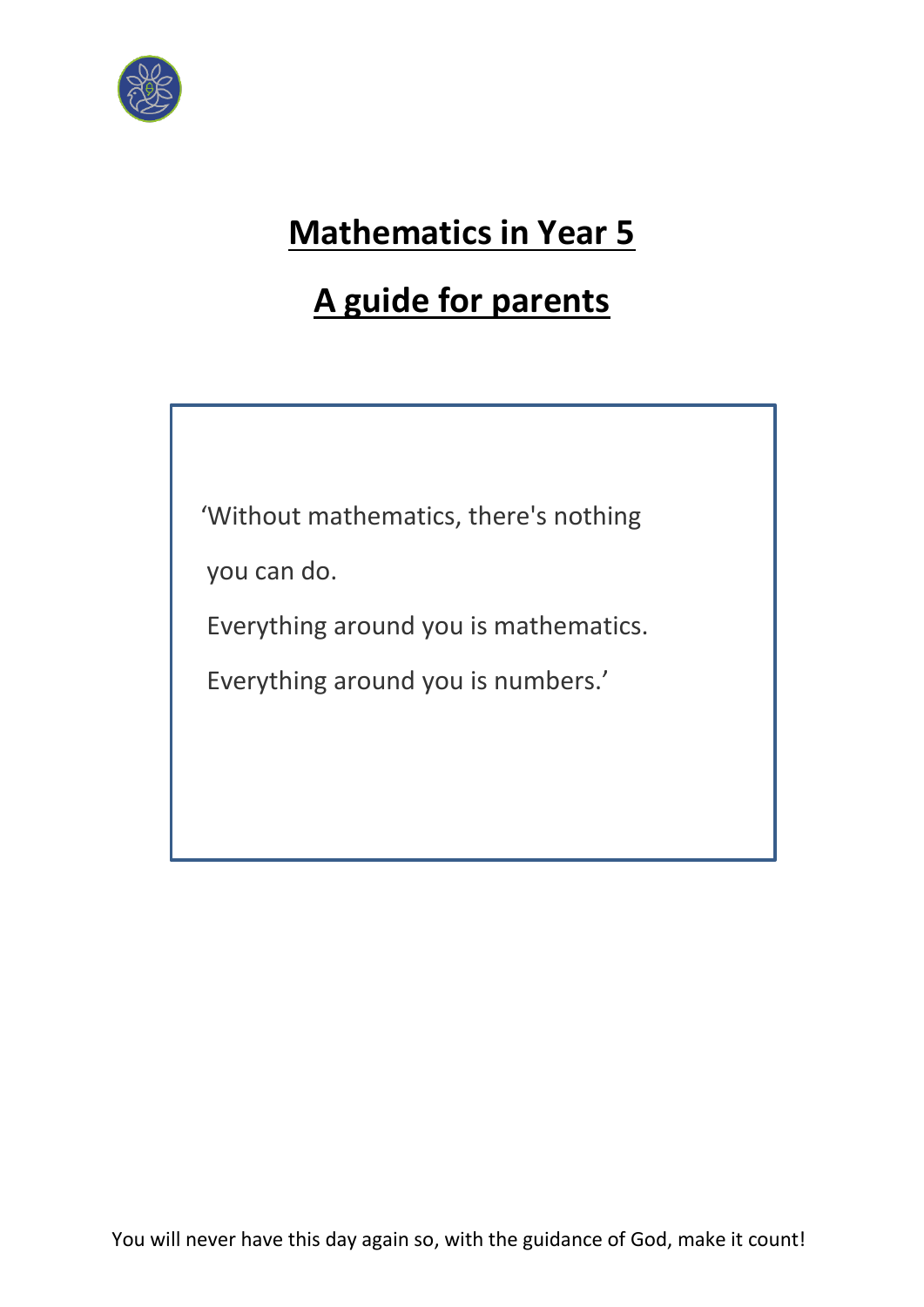

The purpose of this short booklet is to make you aware of the National Curriculum end of year expectations for the teaching of Maths for your child's specific year group.

With the latest National Curriculum (2014) the mathematical knowledge and understanding that children in KS2 require has become more demanding than any previous curriculum. We hope this booklet will make you aware of the standards required and enable you to support your child in their learning.

Best Wishes

Upper Key Stage 2 Team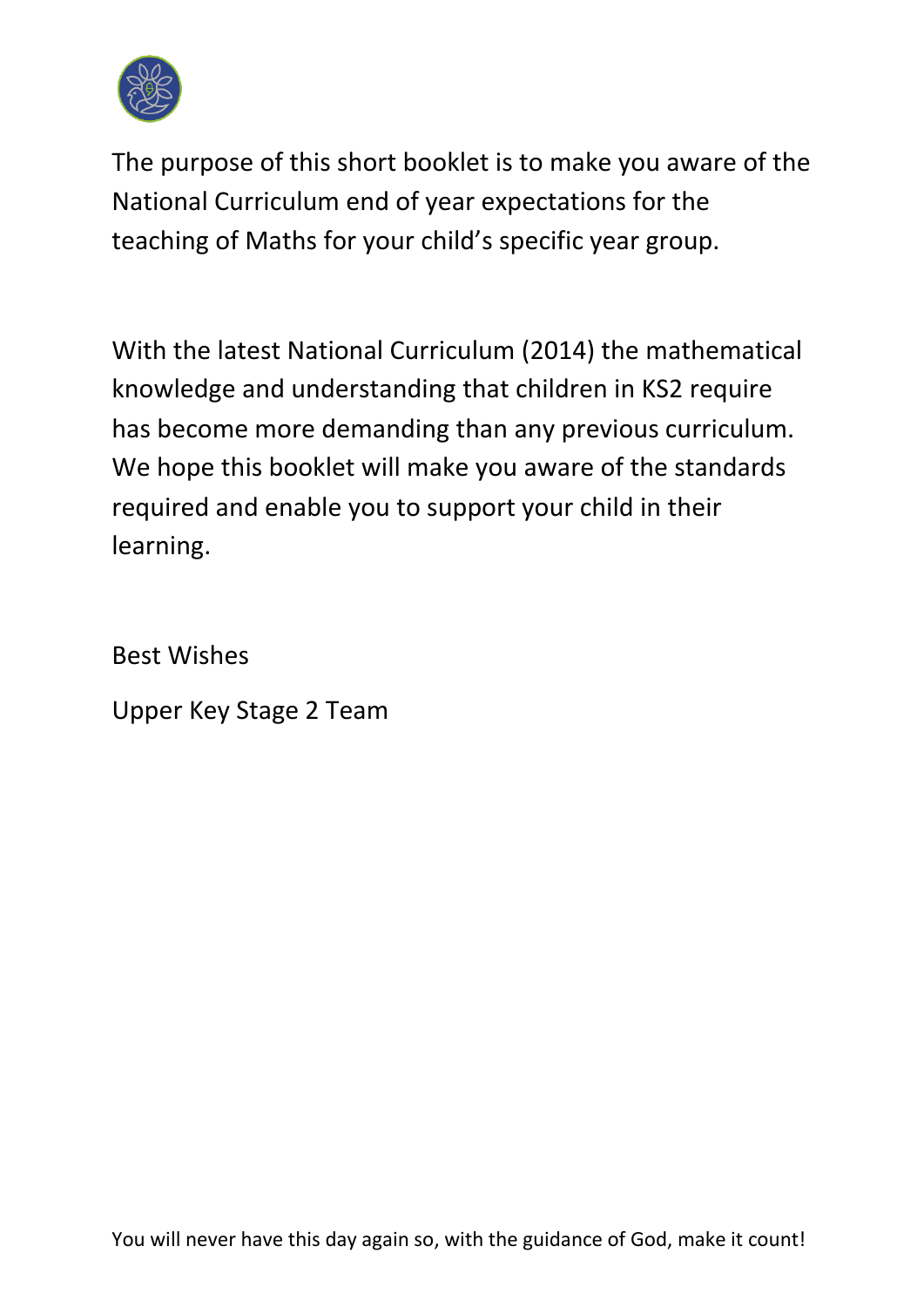

## Number – number and place value

## Pupils should be taught to:

- read, write, order and compare numbers to at least 1 000 000 and determine the value of each digit
- count forwards or backwards in steps of powers of 10 for any given number up to 1 000 000
- interpret negative numbers in context, count forwards and backwards with positive and negative whole numbers, including through zero
- round any number up to 1 000 000 to the nearest 10, 100, 1000, 10 000 and 100 000
- solve number problems and practical problems that involve all of the above
- read Roman numerals to 1000 (M) and recognise years written in Roman numerals.

## Number – addition and subtraction

## Pupils should be taught to:

- add and subtract whole numbers with more than 4 digits, including using formal written methods (columnar addition and subtraction)
- add and subtract numbers mentally with increasingly large numbers
- use rounding to check answers to calculations and determine, in the context of a problem, levels of accuracy
- solve addition and subtraction multi-step problems in contexts, deciding which operations and methods to use and why.

## Number – multiplication and division

## Pupils should be taught to:

- identify multiples and factors, including finding all factor pairs of a number, and common factors of two numbers
- know and use the vocabulary of prime numbers, prime factors and composite (non-prime) numbers
- establish whether a number up to 100 is prime and recall prime numbers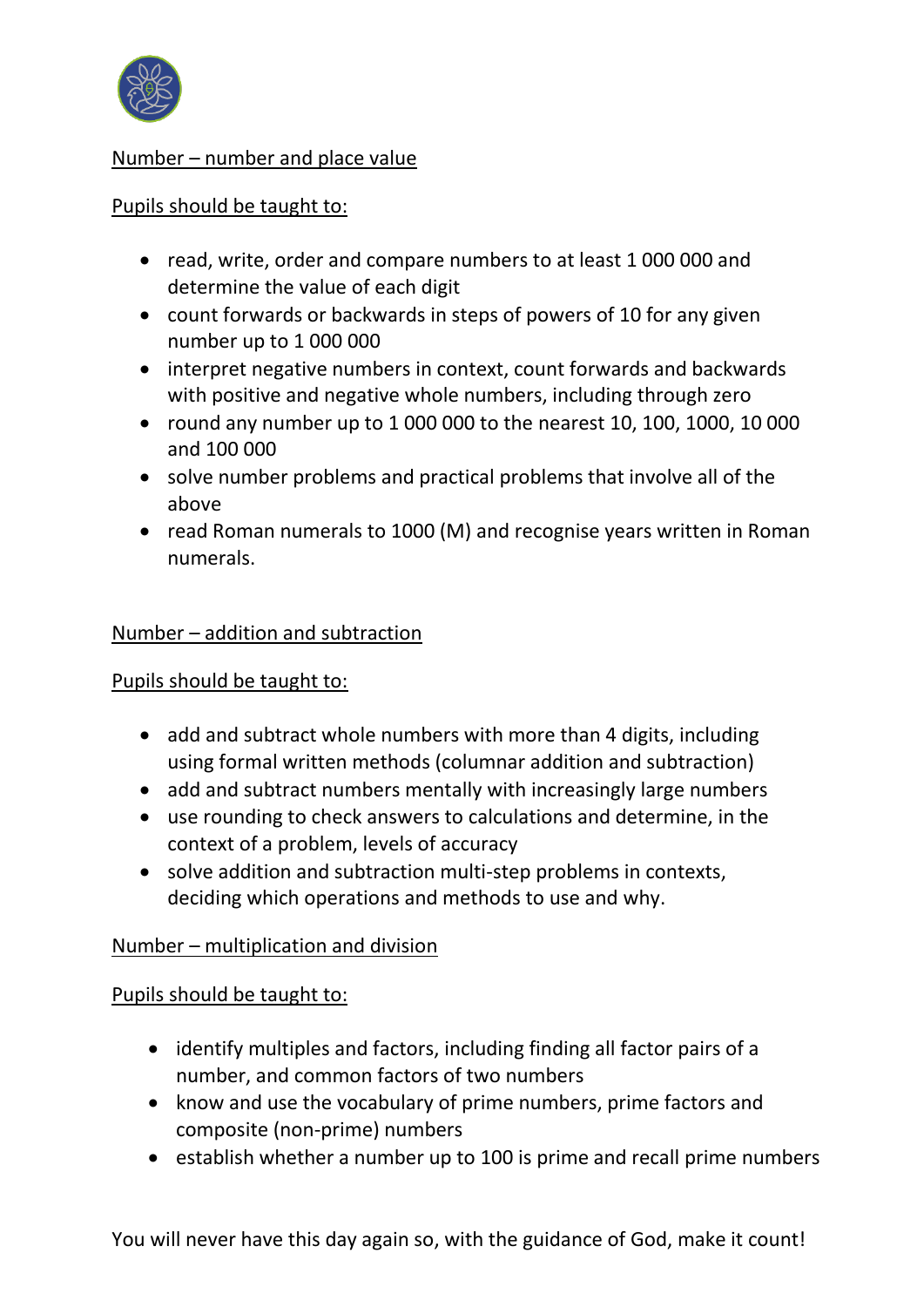

up to 19

- multiply numbers up to 4 digits by a one- or two-digit number using a formal written method, including long multiplication for two-digit numbers
- multiply and divide numbers mentally drawing upon known facts
- divide numbers up to 4 digits by a one-digit number using the formal written method of short division and interpret remainders appropriately for the context
- multiply and divide whole numbers and those involving decimals by 10, 100 and 1000

# Number – fractions

# Pupils should be taught to:

- compare and order fractions whose denominators are all multiples of the same number
- identify, name and write equivalent fractions of a given fraction, represented visually, including tenths and hundredths
- recognise mixed numbers and improper fractions and convert from one form to the other and write mathematical statements > 1 as a mixed number
- add and subtract fractions with the same denominator and denominators that are multiples of the same number
- multiply proper fractions and mixed numbers by whole numbers, supported by materials and diagrams
- read and write decimal numbers as fractions
- recognise and use thousandths and relate them to tenths, hundredths and decimal equivalents
- round decimals with two decimal places to the nearest whole number and to one decimal place
- read, write, order and compare numbers with up to three decimal places
- solve problems involving number up to three decimal places
- recognise the per cent symbol (%) and understand that per cent relates to 'number of parts per hundred', and write percentages as a fraction with denominator 100, and as a decimal
- solve problems which require knowing percentage and decimal equivalents and those fractions with a denominator of a multiple of 10 or 25.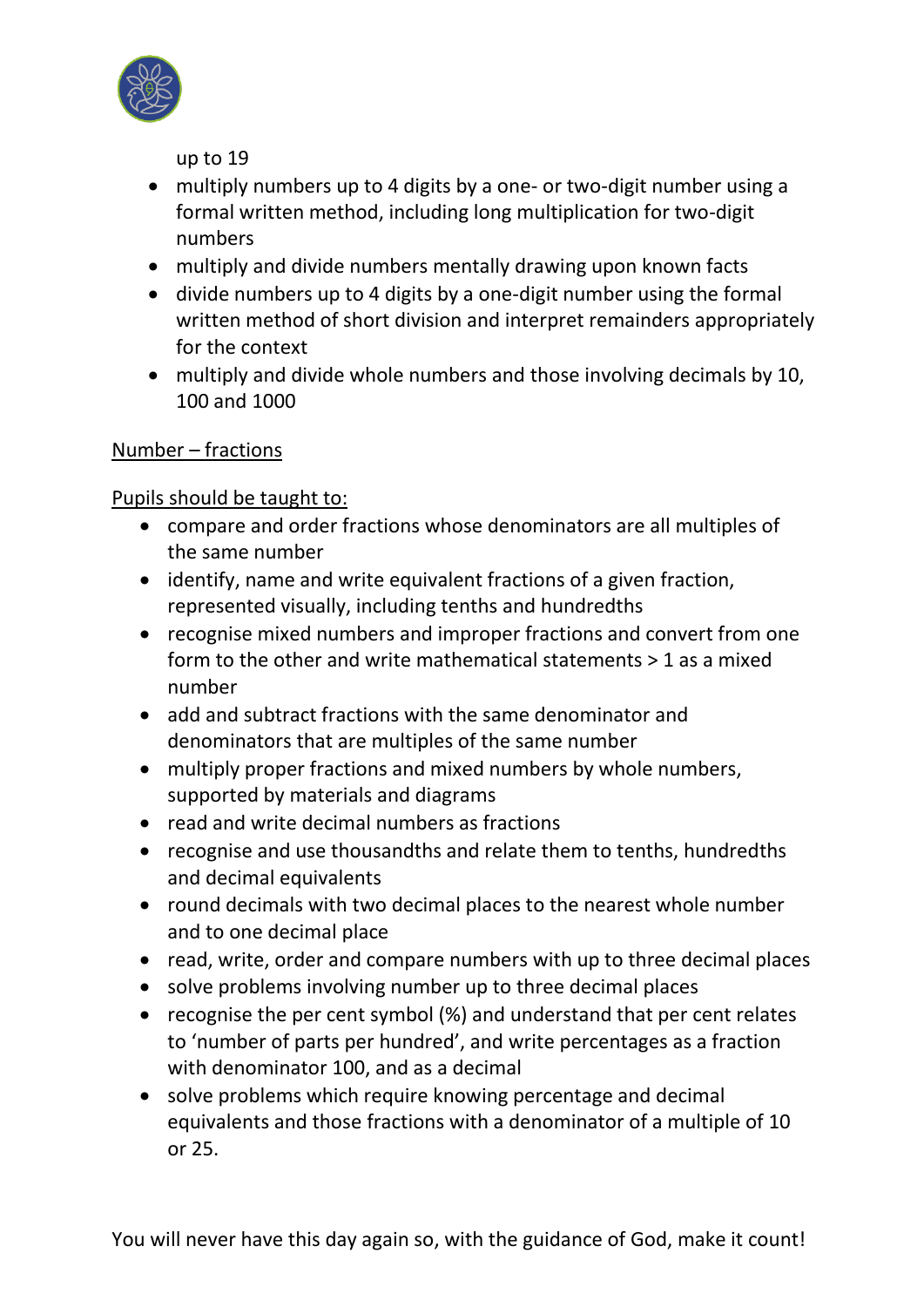

# Measurement

# Pupils should be taught to:

- convert between different units of metric measure (for example, kilometre and metre; centimetre and metre; centimetre and millimetre; gram and kilogram; litre and millilitre)
- understand and use approximate equivalences between metric units and common imperial units such as inches, pounds and pints
- measure and calculate the perimeter of composite rectilinear shapes in centimetres and metres
- calculate and compare the area of rectangles (including squares), and including using standard units, square centimetres (cm2) and square metres (m2) and estimate the area of irregular shapes
- estimate volume [for example, using 1 cm3 blocks to build cuboids (including cubes)] and capacity [for example, using water]
- solve problems involving converting between units of time
- use all four operations to solve problems involving measure [for example, length, mass, volume, money] using decimal notation, including scaling.

## Geometry – properties of shape

## Pupils should be taught to:

- identify 3-D shapes, including cubes and other cuboids, from 2-D representations
- know angles are measured in degrees: estimate and compare acute, obtuse and reflex angles
- draw given angles, and measure them in degrees
- identify:

 angles at a point and one whole turn (total 360 degrees) angles at a point on a straight line and half a turn (total 180degrees)

- use the properties of rectangles to deduce related facts and find missing lengths and angles
- distinguish between regular and irregular polygons based on reasoning

You will never have this day again so, with the guidance of God, make it count!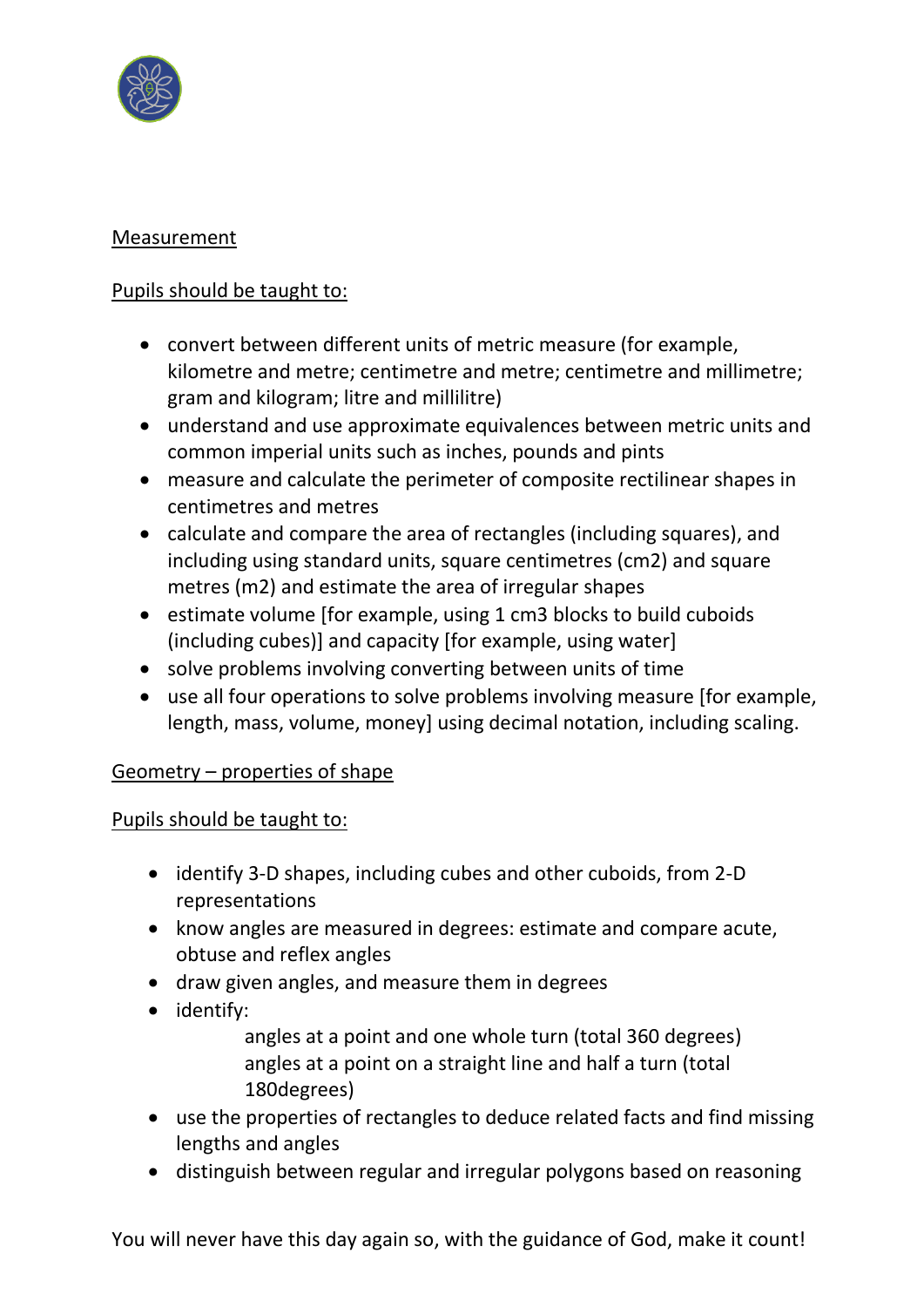

about equal sides and angles.

# Geometry – position and direction

Pupils should be taught to:

• identify, describe and represent the position of a shape following a reflection or translation, using the appropriate language, and know that the shape has not changed.

# **Statistics**

Pupils should be taught to:

- solve comparison, sum and difference problems using information presented in a line graph
- complete, read and interpret information in tables, including timetables.